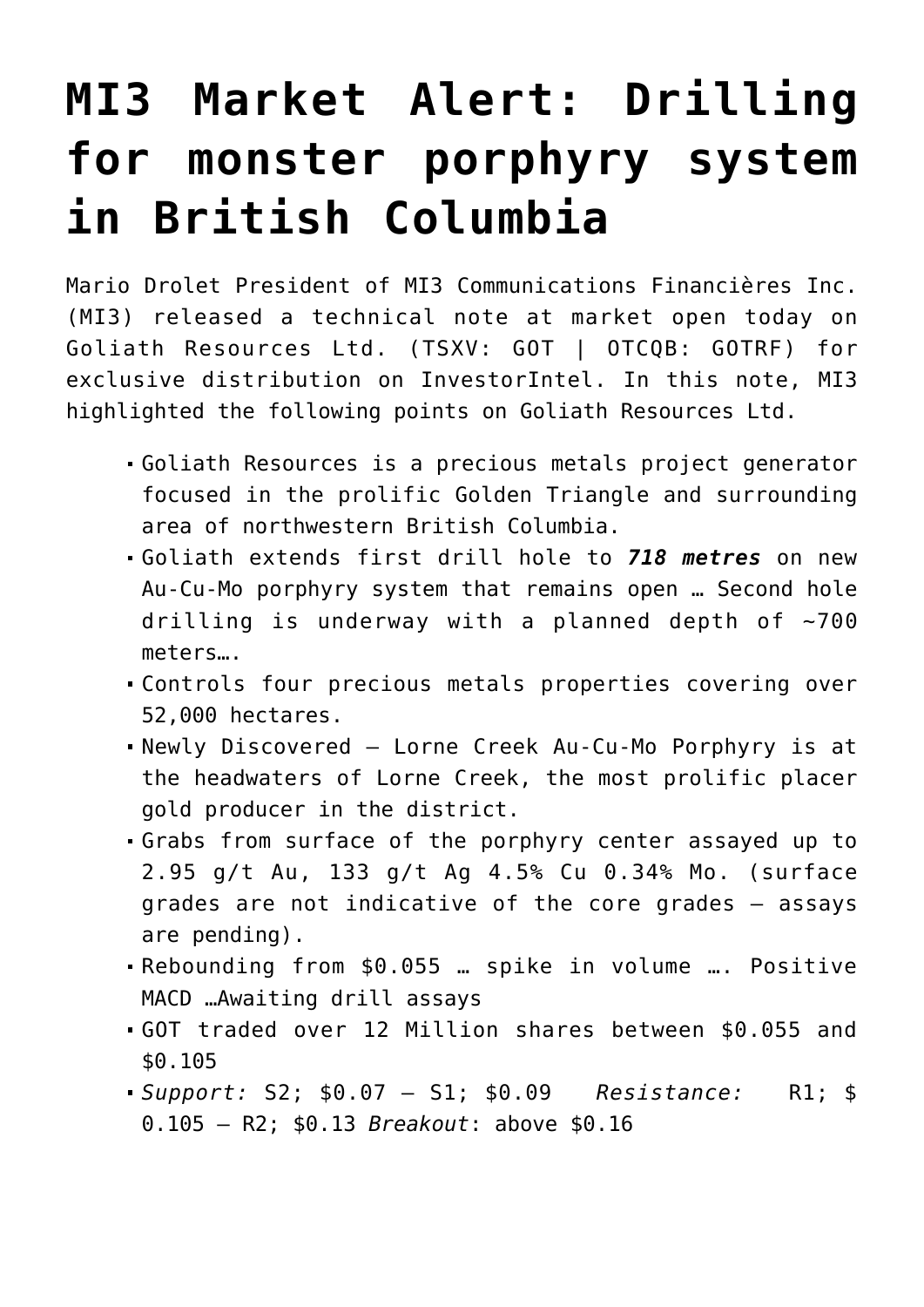

**About Goliath Resources Limited**

Goliath Resources Limited is a precious metals project generator focused in the prolific Golden Triangle and surrounding area of northwestern British Columbia. It controls four highly prospective properties that include Bingo, Golddigger, Lucky Strike and Copperhead covering over 52,000 hectares.

All four properties have returned widespread mineralization of high grade Gold, Silver and/or Copper from exposed bedrock in situ at surface. The new Lorne Creek Au-Cu-Mo Porphyry and Gold Source hydrothermal breccia discoveries at the Lucky Strike Property are scheduled to have their inaugural drill program in July 2019.

These new discoveries are the result of glacial recession and snowpack melting in geological settings where world class deposits have been found within the Golden Triangle and surrounding area.

## **PLEASE DO YOUR DUE DILIGENCE**

*Disclaimer: This MI3 Technical Note produced by MI³ Communications Financières is neither an offer to sell, nor the solicitation of an offer to buy any of the securities*